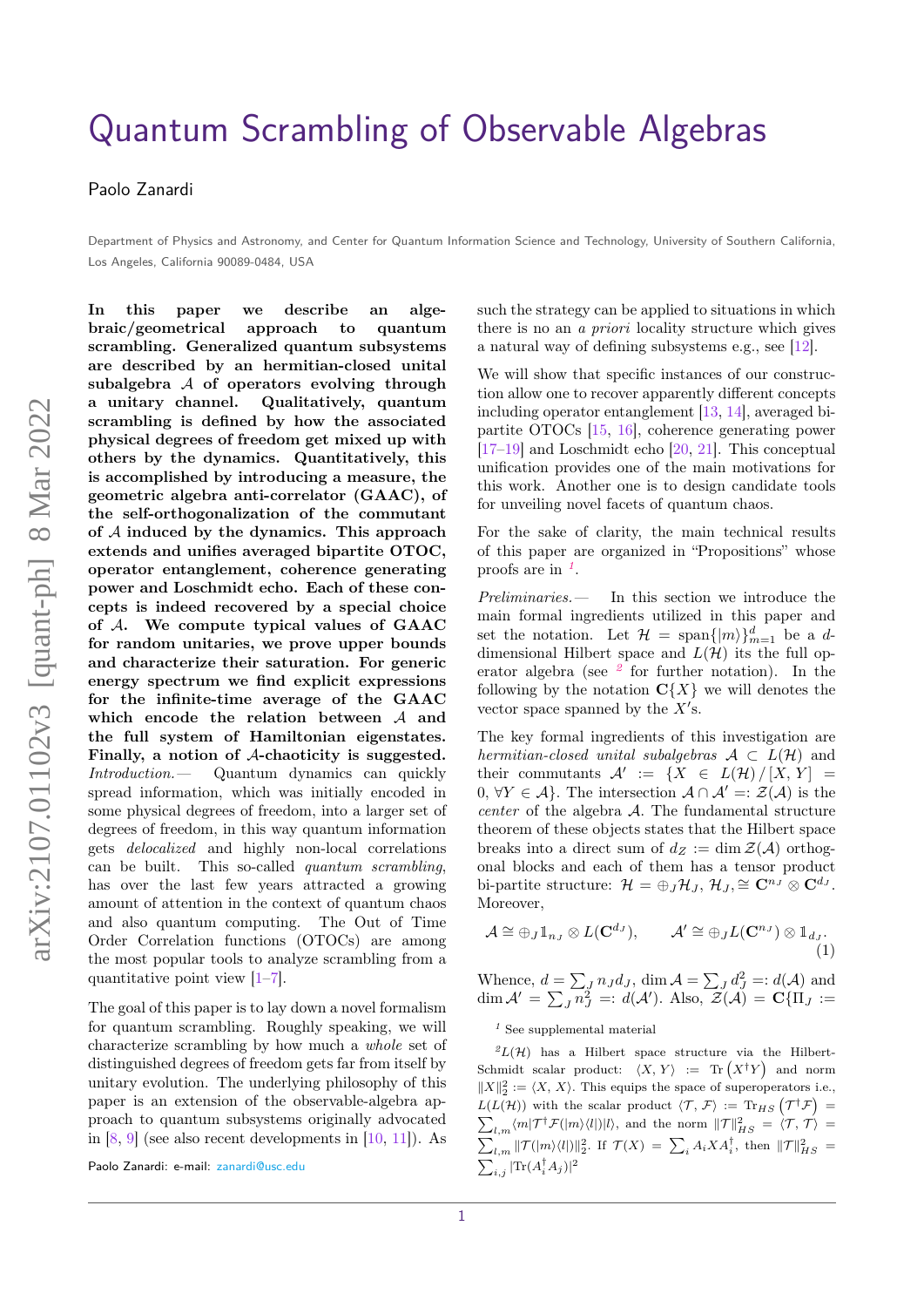$\mathbb{1}_{n} \otimes \mathbb{1}_{d}$ , namely the center of A is spanned by the projections over the  $\mathcal{H}_I$  blocks.

Associated to any algebra  $A$  we have an orthogonal (super) projection CP-map:  $\mathbb{P}_{\mathcal{A}}^{\dagger} = \mathbb{P}_{\mathcal{A}}, \mathbb{P}_{\mathcal{A}}^2 = \mathbb{P}_{\mathcal{A}}$ and  $\text{Im } \mathbb{P}_{\mathcal{A}} = \mathcal{A}$ . Such maps can be written in the Kraus form  $\mathbb{P}_{\mathcal{A}}(X) = \sum_{\alpha=1}^{d(\mathcal{A}')} e_{\alpha} X e_{\alpha}^{\dagger}$ , where the  $e_{\alpha}$ are a suitable *orthogonal* basis of  $A'$ . Notice that  $\text{Tr}_{HS} \mathbb{P}_\mathcal{A} = \sum_{\alpha=1}^{d(\mathcal{A}')} |\text{Tr } e_\alpha|^2 = d(\mathcal{A}).$  In terms of the de-composition [\(1\)](#page-0-2) one has  $\mathbb{P}_{\mathcal{A}}(X) = \sum_{J} \frac{1_{nJ}}{n_{J}} \otimes \text{tr}_{n_{J}}(X)$ , and  $\mathbb{P}_{\mathcal{A}'}(X) = \sum_J \text{tr}_{d_J}(X) \otimes \frac{\mathbb{1}_{d_J}}{d_J}.$ 

These structural results provide the mathematical underpinnings of the theory of decoherence-free subspaces [\[22,](#page-5-15) [23\]](#page-5-16), noiseless subsystems [\[24,](#page-5-17) [25\]](#page-5-18) and in general to all quantum-information stabilizing techniques [\[25\]](#page-5-18). From the physical point of view two special cases are worth emphasizing:

*Factors:*  $\mathcal{Z}(\mathcal{A}) = \mathbf{C} \mathbb{1}$ , in this case  $\mathcal{H} \cong \mathbf{C}^{n_1} \otimes \mathbf{C}^{d_1}$ namely the algebra  $A$  endows  $H$  with a bipartition into *virtual* subsystems [\[8,](#page-5-2) [9\]](#page-5-3). The case in which  $\mathcal{H} =$  $\mathcal{H}_A \otimes \mathcal{H}_B$  with  $\mathcal{A} = L(\mathcal{H}_A) \otimes \mathbb{1}_B$  and  $\mathcal{A}' = \mathbb{1}_A \otimes L(\mathcal{H}_B)$ clearly falls in this category.

Super-Selection:  $A' \subset A$  this is when the commutant is an Abelian algebra. This implies  $n_J = 1$ ,  $(\forall J)$  and therefore the Hilbert space breaks into  $d_J$ -dimensional  $super-selection$  sectors i.e.,  $\mathcal{H} \cong \bigoplus_{J=1}^{d(\mathcal{A}')}\mathcal{H}_J$ ,  $\mathcal{H}_J \cong \mathbf{C}^{d_J}$ and  $\mathcal{A} \cong \bigoplus_{J=1}^{d(\mathcal{A}')} L(\mathbf{C}^{d_J})$ . If  $\mathcal{A}$  is a maximal abelian subalgebra one has  $A = A'$  and  $n_J = d_J = 1$ ,  $(\forall J)$ . This is the case that is relevant to the study of quantum coherence [\[26\]](#page-5-19) and its dynamical generation [\[17,](#page-5-11) [27\]](#page-5-20).

When the *dZ*-dimensional (integer-valued) vectors  $\mathbf{d} := (d_J)_J$ , and  $\mathbf{n} := (n_J)_J$  are proportional to each other i.e.,  $\mathbf{d} = \lambda \mathbf{n}$  one has that  $d^2 = d(\mathcal{A})d(\mathcal{A}')$ . If this is the case we shall say that the pair  $(A, \mathcal{A}')$  is collinear. Note that both factors and maximal abelian subalgebras are of this type.

General results.— We are now in the position to define the central mathematical object of this paper: the geometric algebra anti-correlator (GAAC) by

$$
G_{\mathcal{A}}(U) := 1 - \frac{\langle \mathbb{P}_{\mathcal{A}', \mathbb{P}_{\mathcal{U}(\mathcal{A}')}\rangle}{\|\mathbb{P}_{\mathcal{A}'}\|_{HS}^2}.
$$
 (2)

The geometrical meaning of GAAC should be evident from Eq. [\(2\)](#page-1-0): the larger  $G_{\mathcal{A}}(U)$  the smaller is the intersection between  $A'$  and its unitarily evolved image  $\mathcal{U}(\mathcal{A}') := \{ \mathcal{U}(X) / X \in \mathcal{A}' \}$ <sup>[3](#page-1-1)</sup>

Remark.– In the RHS of Eq.  $(2)$  we use the  $A'$  (and not  $\mathcal{A}$  as the dynamics  $\mathcal{U}$  is in the Heisenberg picture. Symmetries mapped out of  $A'$  by  $U$  is equivalent to states mapped out of  $\mathcal A$  by  $\mathcal U^{\dagger}$ . This choice is somewhat arbitrary (See Prop. 1).

Algebraically, [\(2\)](#page-1-0) measures how much the symmetries of the generalized quantum subsystem associated to A are dynamically broken by the channel  $\mathcal{U}$ . Let us now start by further unveiling the geometrical nature of GAACs. First notice that, using the algebra superprojections, one can define a distance between two algebras A and B:  $D(A, B) := ||\mathbb{P}_A - \mathbb{P}_B||_{HS}$ . This metric structure allows one to draw a quite simple geometrical picture of algebra scrambling.

<span id="page-1-4"></span>**Proposition 1.** *i) The GAAC is the (squared and normalized)* distance between the algebra  $\mathcal{A}'$  and its *image*  $U(\mathcal{A}')$ *.* 

<span id="page-1-5"></span>
$$
G_{\mathcal{A}}(U) = \frac{1}{2} \frac{D^2(\mathcal{A}', \mathcal{U}(\mathcal{A}'))}{d(\mathcal{A}')}
$$
(3)

 $ii) G_{\mathcal{A}}(U) = 0 \Leftrightarrow \mathcal{U}(\mathcal{A}') = \mathcal{A}' \Leftrightarrow \mathcal{U}(\mathcal{A}) = \mathcal{A}$ . In *words: the GAAC Eq. [\(2\)](#page-1-0) vanishes if and only if both*  $algebras A$  *and*  $A'$  *are invariant under*  $U$  *i.e., there is no algebra scrambling.*

The definition of GAAC given by Eq. [\(2\)](#page-1-0) has the drawback of relying of superoperator projections and therefore may seem somewhat abstract and removed from practical calculations. Hence, before moving on to physical examples and applications of our formalism, we would like to re-express the GAAC at the more familiar operator level.

<span id="page-1-3"></span>**Proposition 2.** *i) One can find an orthogonal basis of*  $A \{e_{\alpha}\}_{\alpha=1}^{d(A)}$  *and an orthonormal basis of*  $A'$  ${f<sub>γ</sub>}_{γ=1}^{d(A')}$  *such that* 

<span id="page-1-2"></span>
$$
1 - G_{\mathcal{A}}(U) = \frac{\langle \Omega_{\mathcal{A}}, \mathcal{U}^{\otimes 2}(\Omega_{\mathcal{A}}) \rangle}{\|\Omega_{\mathcal{A}}\|_{2}^{2}} = \frac{\langle \tilde{\Omega}_{\mathcal{A}}, \mathcal{U}^{\otimes 2}(\tilde{\Omega}_{\mathcal{A}}) \rangle}{\|\tilde{\Omega}_{\mathcal{A}}\|_{2}^{2}}
$$
(4)

 $where \ \Omega_{\mathcal{A}} := \sum_{\alpha=1}^{d(\mathcal{A})} e_{\alpha} \otimes e_{\alpha}^{\dagger}, \ and \ \tilde{\Omega}_{\mathcal{A}} = \sum_{\gamma=1}^{d(\mathcal{A}')} f_{\gamma} \otimes f_{\gamma}^{\dagger}.$ *Also,*  $\tilde{\Omega}_A = S\Omega_A$ *, where S is the swap on*  $\mathcal{H}^{\otimes 2}$ *, and*  $\|\Omega_{\mathcal{A}}\|_{2}^{2} = \|\tilde{\Omega}_{\mathcal{A}}\|_{2}^{2} = d(\mathcal{A}').$ 

<span id="page-1-0"></span>*ii*) If  $(A, A')$  *is collinear then*  $G_A(U)$  =  $G_{\mathcal{A}'}(U), (\forall U)$ .

In the above proposition, all the (Hilbert-Schmidt) scalar products and norms are ordinary operators ones. Moreover, the  $\Omega$ 's operator can be expressed in the same way if the bases  $e_{\alpha}$ 's and  $f_{\alpha}$ 's are replaced by unitarily equivalent ones. The connection between Eqs  $(2)$  and  $(4)$  is given by

<span id="page-1-6"></span>
$$
\mathbb{P}_{\mathcal{A}'}(X) = \text{Tr}_1(S\Omega_{\mathcal{A}}(X \otimes \mathbb{1})) = \text{Tr}_1(\tilde{\Omega}_{\mathcal{A}}(X \otimes \mathbb{1})).
$$
\n(5)

Interestingly, the no-scrambling condition  $G_{\mathcal{A}}(U) = 0$ using Prop. [2](#page-1-3) can be expressed by the operator fixedpoint equations  $\mathcal{U}^{\otimes 2}(\Omega_{\mathcal{A}}) = \Omega_{\mathcal{A}}$ . The (unsurprising) price to pay is that now the Hilbert space is doubled.

<span id="page-1-1"></span>*<sup>3</sup>*This can be seen from the fact that given two projectors *P*, and *Q* of rank *d* one has: dim( $V_P \cap V_Q$ )  $\leq \text{tr}(PQ) \leq d$ . Where  $V_{P/Q}$  are the images of  $P/Q$ . The lower (upper) bound is achieved when *P* and *Q* commute (coincide).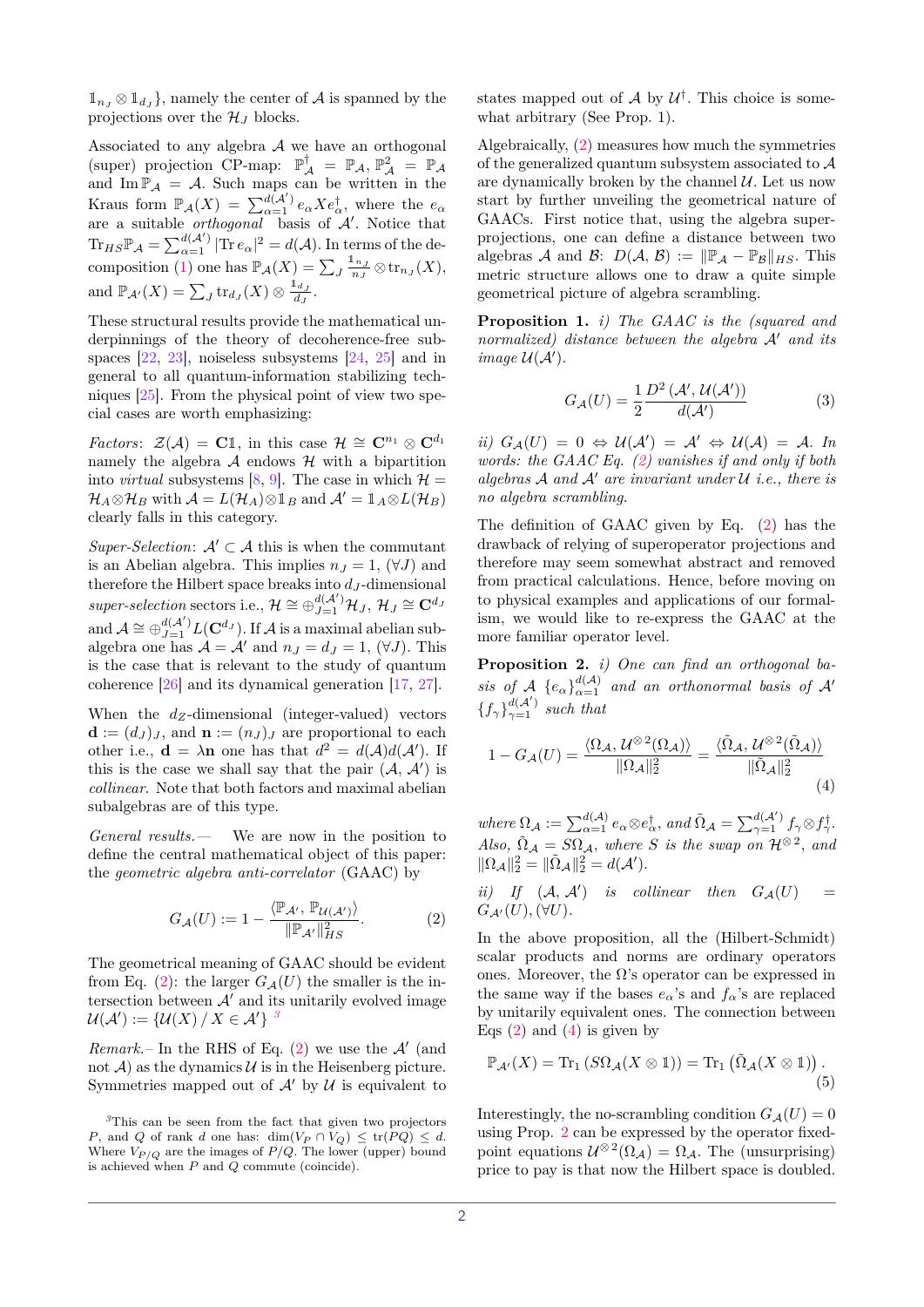Another advantage of the formulation [\(4\)](#page-1-2) is that it makes clear that the GAAC can be computed in terms of 2-point correlation functions. In fact, from Eq. [\(4\)](#page-1-2) one finds (see appendix)

$$
1 - G_{\mathcal{A}}(U) = \frac{1}{d(\mathcal{A}')} \sum_{\alpha,\beta=1}^{d(\mathcal{A})} |\langle e_{\alpha}, \mathcal{U}(e_{\beta}) \rangle|^2, \quad (6)
$$

(a similar expression hold for the  $f_{\alpha}$ 's). This expression suggests how one could measure the GAAC by resorting to process tomography for  $U$ . Notice also that operational protocols to measure the GAAC were already discussed, for the cases **1)** and **2)** here below, in [\[16\]](#page-5-10) and [\[17\]](#page-5-11) respectively.

Physical Cases.— To concretely illustrate the formalism let us now consider several physically motivated examples in which the GAAC can be fully computed analytically.

The first two examples show how the GAAC formalism allows one to understand two ostensibly unrelated physical problems, operator entanglement [\[13\]](#page-5-7) and co-herence generating power (CGP) [\[17,](#page-5-11) [28\]](#page-5-21), from a single vantage point. The first (second) concept is obtained when  $A$  is a factor (maximal abelian). This means that one can also think of the GAAC either as an extension of operator entanglement to algebras that are not factors, or as an extension of coherence generating power to algebras that are not maximal abelian subalgebras.

The third and fourth examples are "dual" to each other and show that, in general,  $G_{\mathcal{A}}(U) \neq G_{\mathcal{A}}(U)$ . Finally, the fifth illustrates in which sense even the concept of Loschmidt echo, a valuable tool in the study of quantum chaos [\[29–](#page-5-22)[32\]](#page-5-23), is comprised by the GAAC. This last connection is perhaps unsurprising as the Loschmidt echo is indeed a measure of autocorrelation of a dynamicaly evolving state which is precisely what  $1 - G<sub>A</sub>(U)$  does at the more general algebra level.

The special results **1**–**5** reported here below can be obtained by Eqs.  $(4)$  and  $(6)$  by rather straightforward manipulations.

**1**) Now we consider a bipartite quantum system with  $\mathcal{H} = \mathcal{H}_A \otimes \mathcal{H}_B$  and  $\mathcal{A} = L(\mathcal{H}_A) \otimes \mathbb{1}_B$  and, therefore,  $A' = \mathbb{1}_A \otimes L(\mathcal{H}_B)$ . In this case one finds that  $\mathbb{P}_{\mathcal{A}'}(X) = \frac{1}{d_A} \otimes \text{Tr}_A(X), \ \Omega_{\mathcal{A}} = \frac{S_{AA'}}{d_A}, \text{ where } S_{AA'} \text{ is }$ the swap between the *A* factors in  $\mathcal{H}^{\otimes 2}$  and  $d_X =$ dim  $\mathcal{H}_X$  ( $X = A, B$ ). One gets

$$
G_{\mathcal{A}}(U) = 1 - \frac{1}{d^2} \langle S_{AA'}, \mathcal{U}^{\otimes 2}(S_{AA'}) \rangle, \tag{7}
$$

where  $d = d_B d_A = \dim \mathcal{H}$ . The same relation is true with  $S_{AA'} \rightarrow S_{BB'} = SS_{AA'} = d_A \Omega_A$ .

Eq. [\(7\)](#page-2-1) coincides exactly with the averaged OTOC discussed in [\[16\]](#page-5-10) i.e.,  $d^{-1} \mathbb{E}_{X \in \mathcal{A}, Y \in \mathcal{A}'} [||[X, \mathcal{U}(Y)]||_2^2]$ 

(here E denotes the Haar average over the unitary groups of  $A$  and  $A'$ .). Remarkably, this quantity was shown to be equal to the *operator entanglement* [\[13,](#page-5-7) [33\]](#page-5-24) of the unitary *U.*

<span id="page-2-0"></span>The latter concept has found important applications to a variety of quantum information-theoretic problems [\[14,](#page-5-8) [34–](#page-5-25)[37\]](#page-5-26). More recently, it has been shown that operator entanglement requires *exponen*tially scaled computational resources to simulate [\[38\]](#page-5-27).

Remark.– The bi-partite OTOC Eq. [\(7\)](#page-2-1), because of the averages over the two full sub-algebras, does not satisfy Lieb-Robinson type of bounds with associated effective 'light-cone" structures. Indeed the regions *A* and *B* are complementary and therefore contiguous (zero distance). The same is, in general true, for the GAAC which does not even require a locality (tensor product) structure to begin with.

**2)** Let A*<sup>B</sup>* the algebra of operators which are diagonal with respect to an orthonormal basis  $B := \{ |i \rangle \}_{i=1}^d$ i.e.,  $A_B = \mathbf{C} \{ \Pi_i := |i\rangle\langle i| \}_{i=1}^d$ . This is a *d*-dimensional maximal abelian subalgebra of  $L(\mathcal{H})$  such that  $\mathcal{A} =$  $\mathcal{A}'$ . In this case  $\mathbb{P}_{\mathcal{A}'}(X) = \sum_{i=1}^d \Pi_i X \Pi_i, \Omega_{\mathcal{A}} =$  $\sum_{i=1}^{d} \Pi_i^{\otimes 2}$ , and

$$
G_{\mathcal{A}_B}(U) = 1 - \frac{1}{d} \sum_{i,j=1}^d |\langle i|U|j\rangle|^4, \tag{8}
$$

This expression coincides with the coherence generating power (CGP) of *U* introduced in [\[17,](#page-5-11) [39\]](#page-5-28). CGP is there defined as the average coherence (measured by the the sum of the square of off-diagonal elements, with respect *B*) generated by *U* starting from any of the pure incoherent states  $\Pi$  i.e.,  $G_{A_B}(U)$  =  $\frac{1}{d} \sum_{i=1}^{d} ||\mathbb{Q}_B \mathcal{U}(\Pi_i)||_2^2$ , where  $\mathbb{Q} = 1 - \mathbb{P}_{\mathcal{A}_B}$  projects onto the orthogonal complement of  $A_B$ . [\[17,](#page-5-11) [28\]](#page-5-21). The fact that the CGP is related to the distance between maximal abelian subalgebras was already established in [\[27\]](#page-5-20). CGP has been applied to the detection of the localization transitions in many-body systems [\[39\]](#page-5-28), detection of quantum chaos in closed and open systems [\[40\]](#page-5-29).

**3)**  $\mathcal{H} = \mathbf{C}^d \otimes \mathbf{C}^d$ ,  $\mathcal{A} = L(\mathcal{H})_s$ ,  $\mathcal{A}' = \mathbf{C} \{ \mathbb{1}, S \} \cong \mathbf{CZ}_2$ . Here,  $L(\mathcal{H})_s$  denotes the algebra of symmetric operators i.e., commuting with the swap *S.* One can readily

check that 
$$
\tilde{\Omega}_{\mathcal{A}} = \frac{1}{2} \sum_{J=\pm 1} \left( \frac{1+JS}{\sqrt{d(d+J)}} \right)^{\otimes 2}
$$
, and  

$$
G_{L(\mathcal{H})_s}(U) = \frac{1}{2} \left( 1 - \left| \frac{1 - \langle S, \mathcal{U}(S) \rangle}{d^2 - 1} \right|^2 \right) \tag{9}
$$

<span id="page-2-1"></span>Here  $J = \pm 1$  is labeling the symmetric/antisymmetric representation of the permutation group generated by *S.*

**4)**  $\mathcal{H} = \mathbf{C}^d \otimes \mathbf{C}^d$ ,  $\mathcal{A} = \mathbf{CZ}_2$  and  $\mathcal{A}' = L(\mathcal{H})_s$ . Here,  $\Omega_{\mathcal{A}} = \frac{1}{2} \left( \mathbb{1}^{\otimes 2} + S^{\otimes 2} \right), d(\mathcal{A}') = \text{Tr} \, \Omega_{\mathcal{A}} = d^2 (d^2 + 1)/2,$ whence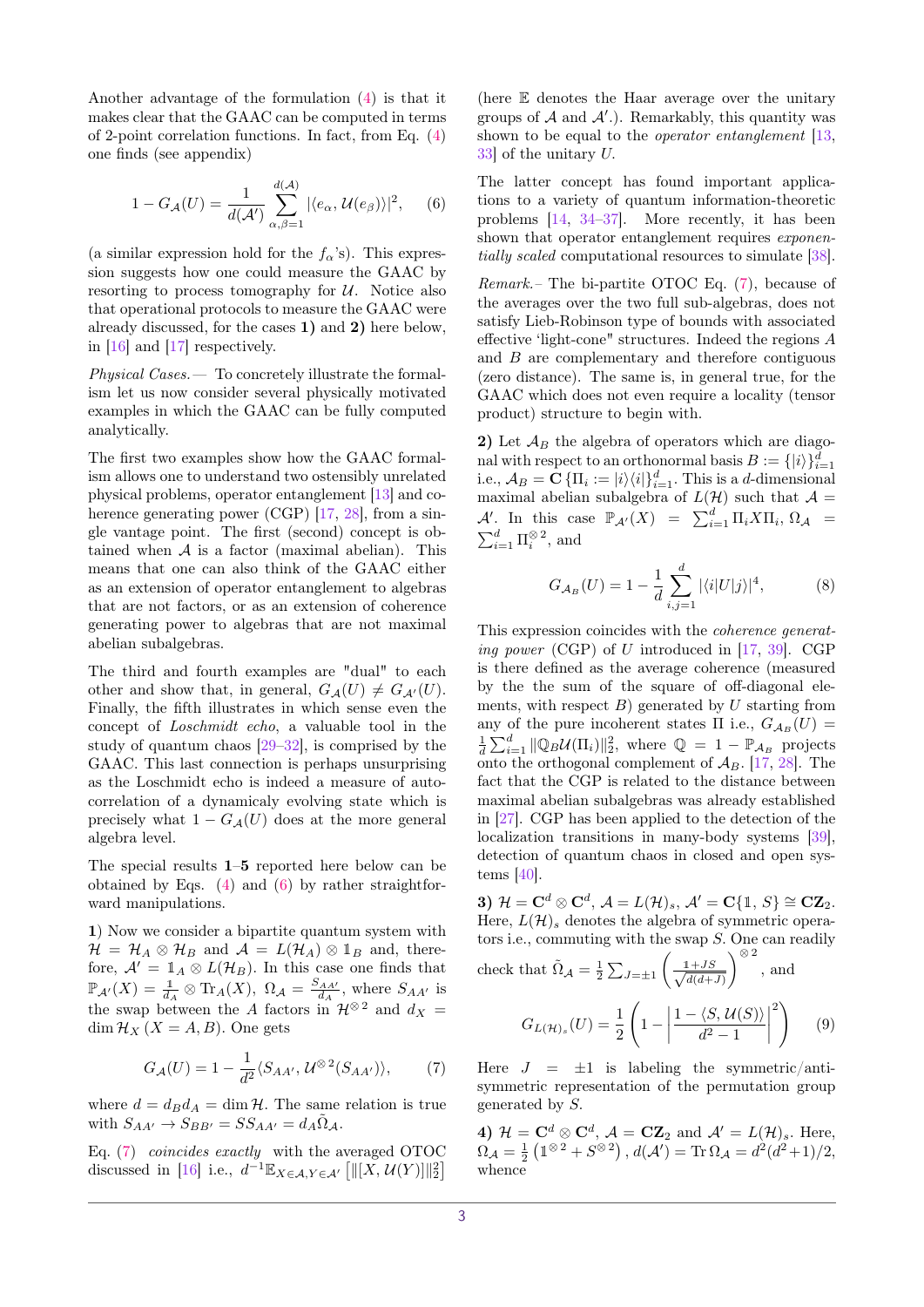$$
G_{\mathbf{CZ}_2}(U) = \frac{1}{2} \frac{d^4 - |\langle S, \mathcal{U}(S) \rangle|^2}{d^2(d^2 + 1)} \tag{10}
$$

Consistently with Prop. [\(1\)](#page-1-4) both functions vanish iff  $\langle S, \mathcal{U}(S) \rangle = d^2 \Leftrightarrow \mathcal{U}(S) = S$ . That is to say that nonscrambling *U* are such that  $[U, S] = 0$  i.e.,  $U \in L(\mathcal{H})_s$ .

**5)** Let  $|\psi\rangle \in \mathcal{H}$  and  $\Pi = |\psi\rangle\langle\psi|$ . We define  $\mathcal{A}_{LE}$ **C**{1*,* Π} i.e., the unital \*-closed algebra generated by the projection  $\Pi$ . The commutant  $\mathcal{A}'_{LE}$  is the algebra of operators leaving the subspace  $\mathbf{C}|\psi\rangle$  and its orthogonal complement invariant. One has,  $\Omega_{A_{LE}} =$  $\Pi^{\otimes 2} + (\mathbb{1} - \Pi)^{\otimes 2}, d(\mathcal{A}_{LE}') = (d-1)^2 + 1.$ 

$$
G_{\mathcal{A}_{LE}}(U) = \frac{2(1 - \mathcal{L}^2)[d - 2(1 - \mathcal{L}^2)]}{(d - 1)^2 + 1},
$$
 (11)

where  $\mathcal{L} := |\langle \psi | U | \psi \rangle|$  is the Loschmidt echo. Notice,  $G_{A_{LE}}(U) = \frac{2}{d}(1 - \mathcal{L}^2) + O(1/d^2)$  and that  $2(1-\mathcal{L}^2) = \|\Pi - \mathcal{U}(\Pi)\|_2^2$ , i.e., the distance between the algebras  $\mathcal{A}_{LE}'$  and its image  $\mathcal{U}(\mathcal{A}_{LE}'),$  as captured by the GAAC [see Eq.  $(3)$ ], in high dimension is directly related to the Hilbert-Schmidt distance between the states  $\Pi$  and  $\mathcal{U}(\Pi)$ . From Eq. [\(11\)](#page-3-0) one can see that the GAAC is a monotonic decreasing function of  $\mathcal L$ for  $d > 4$  and that  $\mathcal{L} = 1 \Rightarrow G_{\mathcal{A}_{LE}}(U) = 0$ . For  $d = 2$ one is back to 2). The case  $\mathcal{L} = 0$  corresponds to  $U \Pi U^{\dagger} = \mathbb{1} - \Pi.$ 

Upper bounds and Expectations.— What are the bounds to algebra scrambling as measured by the GAAC? Now we would like to answer this question and to see whether and how those bounds might be saturated.

### <span id="page-3-1"></span>**Proposition 3.** *i)*

$$
G_{\mathcal{A}}(U) \le \min\{1 - \frac{1}{d(\mathcal{A})}, 1 - \frac{1}{d(\mathcal{A}')} \} =: G_{UB}(\mathcal{A})
$$
\n(12)

*ii)* if  $d(A') \leq d(A)$  then the bound above is achieved  $\hat{f}$   $\hat{f}$   $\mathbb{P}_{\mathcal{A}'}\hat{\mathcal{U}}\mathbb{P}_{\mathcal{A}'} = \mathcal{T}$  *where*  $\mathcal{T}: X \mapsto \text{Tr}(X) \frac{1}{d}$  $\frac{1}{d}$ *. iii)* If A' *is Abelian the bound*  $1 - \frac{1}{d(\mathcal{A}')}$  *is always achieved. iv*) *In the collinear case ii) and iii) above hold true with*  $\mathcal{A} \leftrightarrow \mathcal{A}'.$ 

The saturation condition  $\mathbb{P}_{\mathcal{A}}\mathcal{U}\mathbb{P}_{\mathcal{A}}=\mathcal{T}$  is quite transparent and intuitive: maximal scrambling is achieved when, from the point of view of the commutant, the dynamics generated by  $U$  is just full depolarization. Physical degrees of freedom supported in  $A'$  are, quite properly, fully scrambled.

Let us now briefly discuss Prop. [\(3\)](#page-3-1) for the physical cases **1**–**5)**. In the bipartite example **1)**, if  $d_A = d_B$ , then [\(12\)](#page-3-2) is achieved for  $U = S$  (swap) [\[16\]](#page-5-10). In the maximal abelian case **2)** the bound 1−*d*<sup>-1</sup> is saturated by those *U*'s such that  $|\langle i|U|j\rangle|$  =  $d^{-1/2}$ ,  $(\forall i, j)$  [\[17\]](#page-5-11). In case **3**) the bound  $\frac{1}{2}$  is achieved

<span id="page-3-3"></span>for  $\langle S, \mathcal{U}(S) \rangle = 1$ , which amounts to the condition ii). On the other hand, in case **4)** from Eq. [\(10\)](#page-3-3) we see that  $\langle S, \mathcal{U}(S) \rangle = 0 \Rightarrow \max_{U} G_{\mathbf{CZ}_2}(U) =$  $\frac{1}{2}(1 + 1/d^2)^{-1} < \frac{1}{2}$  i.e., bound [\(12\)](#page-3-2) is *not* always achieved. **5)** The bound  $1/2$  is achieved for  $d = 2$ only  $(\mathcal{A}'$  is abelian). For  $d > 4$  the maximun is for  $\mathcal{L} = 0$  and it is  $O(1/d)$ .

The next general question that we would like to address is: what is the typical value of the GAAC for generic unitaries? To answer this question we perform an average of [\(4\)](#page-1-2) over random, Haar distributed, unitaries.

#### <span id="page-3-6"></span><span id="page-3-0"></span>**Proposition 4.**

<span id="page-3-4"></span>i) 
$$
\overline{G_{\mathcal{A}}(U)}^{U} = \frac{(d^{2} - d(\mathcal{A}'))(d(\mathcal{A}') - 1)}{d(\mathcal{A}')(d^{2} - 1)}
$$
(13)

$$
ii) \operatorname{Prob}_U \left[ |G_{\mathcal{A}}(U) - \overline{G_{\mathcal{A}}(U)}^U| \ge \epsilon \right] \le \exp[-\frac{d\epsilon^2}{4K^2}].
$$

*iii)* In the collinear case  $G_{UB}(\mathcal{A}) - \overline{G_{\mathcal{A}}(U)}^U$  = *O*(1/*d*) *and* **Prob**<sub>*U*</sub>  $\left[ G_{UB}(A) - G_A(U) \ge d^{-1/3} \right]$  ≤  $\exp[-\frac{d^{1/3}}{16K^2}].$ 

*In ii) and iii) one can choose*  $K \geq 40$ *.* 

As a sanity check, note that Eq. [\(13\)](#page-3-4) implies that the GAAC of any *U* vanishes when  $d(\mathcal{A}') = d^2$  i.e.,  $\mathcal{A} = \mathbf{C} \mathbb{1}$ , or  $d(\mathcal{A}') = 1$  i.e.,  $\mathcal{A} = L(\mathcal{H})$ . In fact in these cases  $A$  is obviously invariant under the action of any *U.* Point ii) is a direct application of the Levy Lemma on measure concentration: in high dimension [\(13\)](#page-3-4) is the typical value of the GAAC. Finally, point iii) shows that, in the collinear case, the average value of the GAAC converges to the bound [\(12\)](#page-3-2) when *d* grows and that the GAAC is, with overwhelming probability, close to  $G_{UB}(\mathcal{A})$ .

<span id="page-3-2"></span>Time dynamics: infinite averages and fluctuations.— In this final section we will consider a oneparameter group of unitary channels  $\{U_t := e^{-iHt}\}_t$ generated by an Hamiltonian *H*. The idea is that the behavior of the infinite-time average  $\overline{G_{\mathcal{A}}(U_t)}^t$  :=  $\lim_{T\to\infty} T^{-1} \int_0^T dt G_{\mathcal{A}}(U_t)$  contains information about the "chaoticity" of the dynamics as seen from the physical degrees of freedom in the algebra. These calculations greatly extends the corresponding results, for the bipartite averaged OTOC, reported in [\[16\]](#page-5-10).

<span id="page-3-7"></span> $\textbf{Proposition 5.} \ \ \overline{G_{\mathcal{A}}(U_t)}^t \leq \overline{G_{\mathcal{A}}(U_t)}^{NRC} \leq \overline{G_{\mathcal{A}}(U)}^{U_t}$ *where*

<span id="page-3-5"></span>
$$
\overline{G_{\mathcal{A}}(U_{t})}^{NRC} = 1 - \frac{1}{d(\mathcal{A}')} \sum_{\alpha=0,1} \left[ \|R^{(\alpha)}\|_{2}^{2} - \frac{1}{2} \|R_{D}^{(\alpha)}\|_{2}^{2} \right],
$$
\n(14)

 $R^{(0)}_{lk}$  :=  $\|\mathbb{P}_{\mathcal{A}'}(|\Psi_l\rangle\langle\Psi_k|)\|_2^2, \quad R^{(1)}_{lk}$  :=  $\langle \mathbb{P}_{\mathcal{A}'}(\Pi_l), \mathbb{P}_{\mathcal{A}'}(\Pi_k) \rangle$ , and  $(R_D^{(\alpha)})_{lk}$  :=  $\delta_{lk} R_{lk}^{(\alpha)}$ ,  $(l, k = 1, \ldots, d)$ *. Moreover, the first inequality above*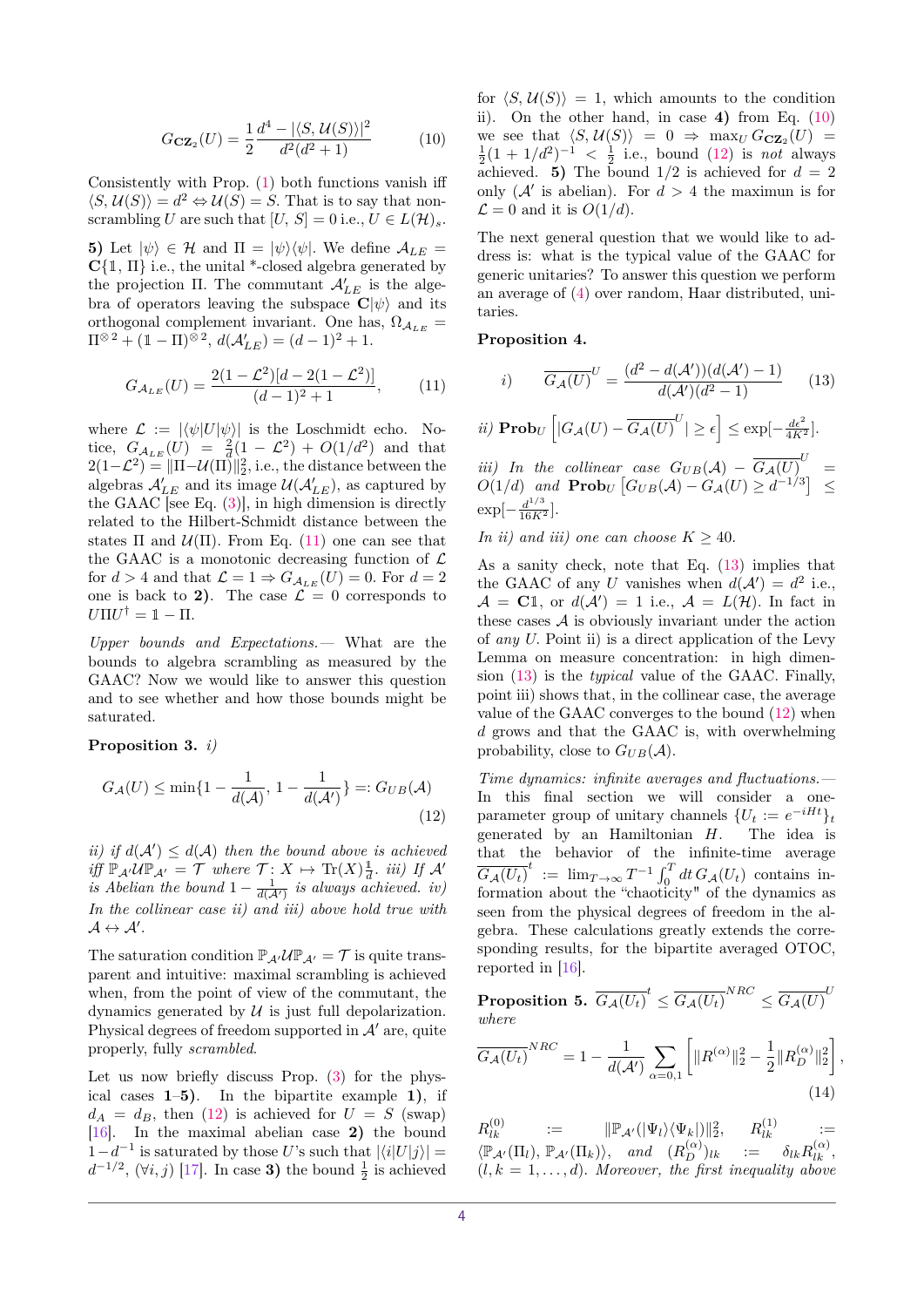*becomes an equality if H fulfills the so-called Non Resonance Condition (NRC).*

*Remark.*– The NRC condition amounts to to say  $E_l$  +  $E_k = E_n + E_m$  iff  $l = n, k = m$  or  $l = m, k = n$ In words: the Hamiltonian spectrum and its gaps are non-degenerate. This fact holds true for generic (noninteracting) Hamiltonians.

The result above, which holds for any observable algebra A*,* has the very same structure of the corresponding one proved for the averaged bipartite OTOC (see Prop. 4 in [\[16\]](#page-5-10)). The matrices  $R^{(\alpha)}$ ,  $(\alpha = 0, 1)$  encode the connection between the algebra and the full system of eigenstates of *H.*

A further simplification occurs, as usual, for<br>the collinear situation  $\mathbf{d} = \lambda \mathbf{n}$ :  $\lambda R_{lk}^{(0)} =$ the collinear situation **d** =  $\lambda$ **n**:  $\frac{d^{(0)}}{dk}$  =  $\langle \mathbb{P}_\mathcal{A}(\Pi_l), \mathbb{P}_\mathcal{A}(\Pi_k) \rangle =: R^{(1)}_{lk}(\mathcal{A}').$  In this case Eq. [\(14\)](#page-3-5) can be written in way in which  $A$  and  $A'$  appear symmetrically and the following upper bound holds:

$$
\overline{G_{\mathcal{A}}(U_{t})}^{NRC} \le 1 - \frac{1}{d(\mathcal{A})} - \frac{1}{d(\mathcal{A})} + \frac{1}{d d(\mathcal{A})}.
$$
 (15)

This bound is saturated iff  $\mathbb{P}_{\mathcal{A}}(\Pi_l) = \mathbb{P}_{\mathcal{A}}(\Pi_l) =$ 1  $\frac{1}{d}$ , (∀*l*). Namely, Hamiltonians whose eigenstates are fully scrambled by the two algebra projections correspond to maximal infinite-time averaged GAAC. For these Hamiltonians infinite-time averages of arbitrary observables are, from the point of view of  $A$  and  $A'$ , completely randomized *[4](#page-4-0)* . Conceptually, this seems a natural way of characterizing chaoticity relative to the distinguished algebra of observables.

For example: In the bipartite case 1) with  $d_A = d_B$ the bound [\(15\)](#page-4-1) is achieved if the (non-degenerate) Hamiltonian has a fully-entangled eigenstates [\[16\]](#page-5-10). In the maximal abelian algebra case **2)** the bound saturation corresponds to Hamiltonians with eigenstates that have maximum coherence with respect to the basis associated with  $A$  [\[17\]](#page-5-11). In both these two important physical situations, the RHS of Eq. [\(15\)](#page-4-1) is equal to  $(1 - \frac{1}{d})^2$  and  $\overline{G_{\mathcal{A}}(U)}^U - \overline{G_{\mathcal{A}}(U_t)}^{NRC} = O(\frac{1}{d^2});$ whereby, assuming that NRC holds, using iii) in Prop. [\(4\)](#page-3-6) and the Markov inequality, one can bound temporal fluctuations:

$$
\mathbf{Prob}_t \left[ G_{UB}(\mathcal{A}) - G_{\mathcal{A}}(U_t) \ge \epsilon \right] \le O(\frac{1}{d\epsilon}), \qquad (16)
$$

one sees e.g., by choosing  $\epsilon = d^{-1/3}$ , that Hamiltonians achieving bound [\(15\)](#page-4-1) have, in high dimension, highly suppressed temporal fluctuations below the value [\(12\)](#page-3-2).

In [\[16\]](#page-5-10) this concentration phenomenon has been numerically observed for the bi-partite case in chaotic

<span id="page-4-0"></span><sup>*4*</sup>Indeed, for any observable  $\mathbb{P}_{\mathcal{A}}(\overline{A(t)}^t) = \mathbb{P}_{\mathcal{A}}(\sum_l A_l \Pi_l)$  $\sum_{l} A_{l} \mathbb{P}_{A}(\Pi_{l}) = \frac{1}{d} \sum_{l} A_{l} = \frac{\text{Tr}(A) \mathbb{1}}{d} = \mathcal{T}(A)$  where  $A_{l}$ :=  $\overline{\text{Tr}}(A\Pi_l)$ . Same holds for  $\mathcal{A}'$ .

many-body systems and *not* in integrable systems. For the same type of physical systems, suppression of temporal variance of CGP has been noticed in [\[40\]](#page-5-29). These findings were used to suggest that both the bi-partite averaged OTOC and CGP can be used as diagnostic tools to detect some aspects of quantum chaotic behavior. The results above show how this picture may extend to the general algebraic setting developed in this paper.

In fact,we would like to define A-chaotic the dynamics generated by  $U_t$ 's such that the (relative) difference between its infinite-time average and the Haaraverage of the GAAC is approaching zero sufficiently fast as the system dimension grows. More formally,

<span id="page-4-3"></span>
$$
1 - \overline{G_{\mathcal{A}}(U_t)}^t / \overline{G_{\mathcal{A}}(U)}^U =: \epsilon = O(d^{-\gamma}) \quad (\gamma \ge 1).
$$
\n(17)

<span id="page-4-1"></span>In particular, in the collinear case, this condition would allow one to prove the "equilibration" result for the GAAC [\(16\)](#page-4-2). The intuition behind this definition is quite simple: if Eq. [\(17\)](#page-4-3) holds the long time behavior of the GAAC gets, as the system dimension grows, quickly indistinguishable from the one of a typical Haar random unitary i.e., a "fully chaotic" one.

Before concluding, we would like to illustrate  $A$ -chaos with the simple Loschmidt case **5)**. Here one has  $\epsilon = \mathcal{L}_t^2$  $\mathcal{L}^t$  +  $O(1/d)$  where  $\mathcal{L}_t = |\langle \psi | U_t | \psi \rangle|$ . The infinitetime average is given by the purity of the Hamiltonian dephased state  $\mathcal{L}_t^2$  $t = \|\overline{\mathcal{U}_t(|\psi\rangle\langle\psi|)}^t\|_2^2$  [\[41\]](#page-5-30) Whence the "chaoticity" condition is achieved if this purity is  $O(1/d)$  which in turn implies that the dephased state is  $O(1/d)$  away from the maximally mixed state. This condition is known to be a sufficient one to bound time-fluctuations of the expectation value of observables with initial state  $|\psi\rangle$  [\[42\]](#page-5-31). Namely,  $A_{LE}$ -chaos amounts to temporal-equilibration [\[41\]](#page-5-30).

Conclusions.— In this paper we have proposed a novel approach to quantum scrambling based on algebras of observables. A quantitative measure of scrambling is introduced in terms of anti-correlation between the whole commutant algebra and its (unitarily) evolved image. This quantity, which we named the Geometric Algebra Anti Correlator (GAAC), has also a clear geometrical meaning as it describes the distance between the two algebras or, equivalently, the degree of self-orthogonalization induced by the dynamics.

<span id="page-4-2"></span>We explicitly computed the GAAC for several physically motivated cases and characterized its behavior in terms of typical values, upper bounds and temporal fluctuations. We have shown that the GAAC formalism provides an unified mathematical and conceptual framework for concepts like operator entanglement, averaged bipartite OTOC, coherence generating power and Loschmidt echo.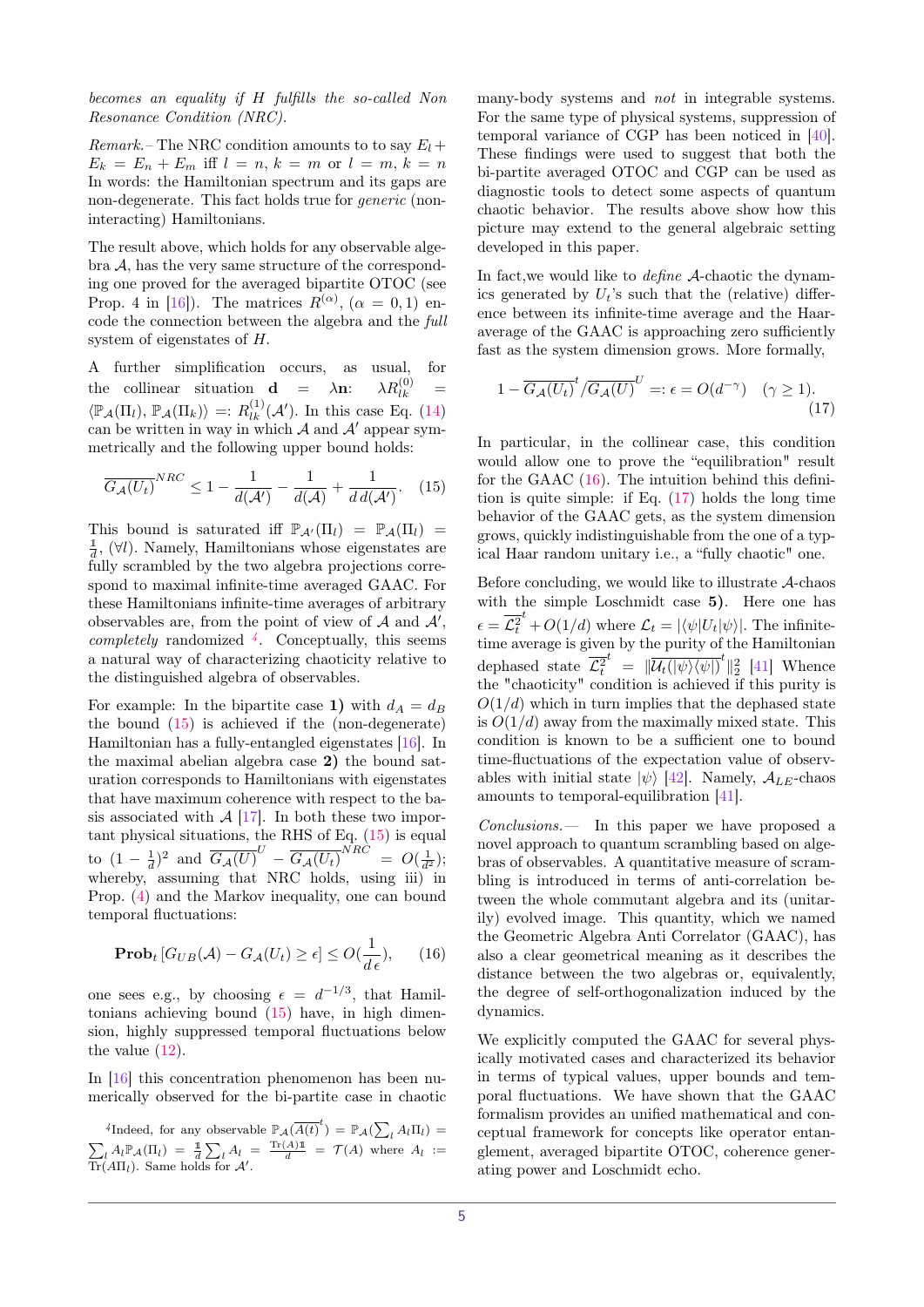Finally, we suggested an approach to quantum chaos in terms of the behavior of infinite-time average of the GAAC for large system dimension. To assess the effectiveness of such an approach is one of the challenges of future investigations.

# 1 Acknowledgments

I acknowledge discussions with Namit Anand and partial support from the NSF award PHY-1819189. This research was (partially) sponsored by the Army Research Office and was accomplished under Grant Number W911NF-20-1-0075. The views and conclusions contained in this document are those of the authors and should not be interpreted as representing the official policies, either expressed or implied, of the Army Research Office or the U.S. Government. The U.S. Government is authorized to reproduce and distribute reprints for Government purposes notwithstanding any copyright notation herein.

# **References**

- <span id="page-5-0"></span>[1] A. Larkin and Y. N. Ovchinnikov, Sov Phys JETP 28, 1200 (1969).
- [2] A. Kitaev, "A simple model of quantum holography," http://online.kitp.ucsb.edu/online/entangled15/kitae[30] R. A. Jalabert and H. M. Pastawski, [Phys. Rev.](https://doi.org/10.1103/PhysRevLett.86.2490) (2015).
- [3] J. Maldacena, S. H. Shenker, and D. Stanford, [Journal of High Energy Physics](https://doi.org/10.1007/JHEP08(2016)106) 2016, 106 (2016), [arXiv:1503.01409 \[hep-th\]](http://arxiv.org/abs/1503.01409) .
- [4] D. A. Roberts and D. Stanford, [Phys. Rev. Lett.](https://doi.org/10.1103/PhysRevLett.115.131603) 115[, 131603 \(2015\).](https://doi.org/10.1103/PhysRevLett.115.131603)
- [5] J. Polchinski and V. Rosenhaus, [Journal of High](https://doi.org/10.1007/JHEP04(2016)001) [Energy Physics](https://doi.org/10.1007/JHEP04(2016)001) 2016, 1 (2016), [arXiv:1601.06768](http://arxiv.org/abs/1601.06768) [\[hep-th\]](http://arxiv.org/abs/1601.06768) .
- [6] M. Mezei and D. Stanford, [Journal of High En](https://doi.org/10.1007/JHEP05(2017)065)[ergy Physics](https://doi.org/10.1007/JHEP05(2017)065) 2017, 65 (2017), [arXiv:1608.05101](http://arxiv.org/abs/1608.05101) [\[hep-th\]](http://arxiv.org/abs/1608.05101).
- <span id="page-5-1"></span>[7] D. A. Roberts and B. Yoshida, [Journal of High](https://doi.org/10.1007/JHEP04(2017)121) [Energy Physics](https://doi.org/10.1007/JHEP04(2017)121) 2017, 121 (2017).
- <span id="page-5-2"></span>[8] P. Zanardi, [Phys. Rev. Lett.](https://doi.org/10.1103/PhysRevLett.87.077901) 87, 077901 (2001).
- <span id="page-5-3"></span>[9] P. Zanardi, D. A. Lidar, and S. Lloyd, [Phys.](https://doi.org/10.1103/PhysRevLett.92.060402) Rev. Lett. 92[, 060402 \(2004\).](https://doi.org/10.1103/PhysRevLett.92.060402)
- <span id="page-5-4"></span>[10] O. Kabernik, Phys. Rev. A **97**[, 052130 \(2018\).](https://doi.org/10.1103/PhysRevA.97.052130)
- <span id="page-5-5"></span>[11] O. Kabernik, J. Pollack, and A. Singh, [Phys.](https://doi.org/10.1103/PhysRevA.101.032303) Rev. A 101[, 032303 \(2020\).](https://doi.org/10.1103/PhysRevA.101.032303)
- <span id="page-5-6"></span>[12] S. M. Carroll and A. Singh, [Phys. Rev. A](https://doi.org/10.1103/PhysRevA.103.022213) 103, [022213 \(2021\).](https://doi.org/10.1103/PhysRevA.103.022213)
- <span id="page-5-7"></span>[13] P. Zanardi, [Physical Review A](https://doi.org/10.1103/PhysRevA.63.040304) 63, 040304 (2001).
- <span id="page-5-8"></span>[14] T. c. v. Prosen and I. Pižorn, [Phys. Rev. A](https://doi.org/10.1103/PhysRevA.76.032316) 76, [032316 \(2007\).](https://doi.org/10.1103/PhysRevA.76.032316)
- <span id="page-5-9"></span>[15] B. Yan, L. Cincio, and W. H. Zurek, [Physical](https://doi.org/10.1103/PhysRevLett.124.160603) Review Letters 124[, 160603 \(2020\).](https://doi.org/10.1103/PhysRevLett.124.160603)
- <span id="page-5-10"></span>[16] G. Styliaris, N. Anand, and P. Zanardi, [Phys.](https://doi.org/10.1103/PhysRevLett.126.030601) Rev. Lett. 126[, 030601 \(2021\).](https://doi.org/10.1103/PhysRevLett.126.030601)
- <span id="page-5-11"></span>[17] P. Zanardi, G. Styliaris, and L. Campos Venuti, Physical Review A 95 [\(2017\), 10.1103/Phys-](https://doi.org/10.1103/PhysRevA.95.052306)[RevA.95.052306.](https://doi.org/10.1103/PhysRevA.95.052306)
- [18] P. Zanardi, G. Styliaris, and L. Campos Venuti, Physical Review A 95 [\(2017\), 10.1103/Phys-](https://doi.org/10.1103/PhysRevA.95.052307)[RevA.95.052307.](https://doi.org/10.1103/PhysRevA.95.052307)
- <span id="page-5-12"></span>[19] G. Styliaris, L. Campos Venuti, and P. Zanardi, Physical Review A 97 [\(2018\), 10.1103/Phys-](https://doi.org/10.1103/PhysRevA.97.032304)[RevA.97.032304.](https://doi.org/10.1103/PhysRevA.97.032304)
- <span id="page-5-13"></span>[20] R. A. Jalabert and H. M. Pastawski, [Physical](https://doi.org/10.1103/PhysRevLett.86.2490) [Review Letters](https://doi.org/10.1103/PhysRevLett.86.2490) 86, 2490 (2001).
- <span id="page-5-14"></span>[21] A. Goussev, R. A. Jalabert, H. M. Pastawski, and D. A. Wisniacki, [Scholarpedia](https://doi.org/10.4249/scholarpedia.11687) 7, 11687 [\(2012\).](https://doi.org/10.4249/scholarpedia.11687)
- <span id="page-5-15"></span>[22] P. Zanardi and M. Rasetti, [Phys. Rev. Lett.](https://doi.org/10.1103/PhysRevLett.79.3306) 79, [3306 \(1997\).](https://doi.org/10.1103/PhysRevLett.79.3306)
- <span id="page-5-16"></span>[23] D. A. Lidar, I. L. Chuang, and K. B. Whaley, [Phys. Rev. Lett.](https://doi.org/10.1103/PhysRevLett.81.2594) 81, 2594 (1998).
- <span id="page-5-17"></span>[24] E. Knill, R. Laflamme, and L. Viola, [Phys. Rev.](https://doi.org/10.1103/PhysRevLett.84.2525) Lett. 84[, 2525 \(2000\).](https://doi.org/10.1103/PhysRevLett.84.2525)
- <span id="page-5-18"></span>[25] P. Zanardi, *Phys. Rev. A* **63**[, 012301 \(2000\).](https://doi.org/10.1103/PhysRevA.63.012301)
- <span id="page-5-19"></span>[26] A. Streltsov, G. Adesso, and M. B. Plenio, [Rev.](https://doi.org/10.1103/RevModPhys.89.041003) Mod. Phys. 89[, 041003 \(2017\).](https://doi.org/10.1103/RevModPhys.89.041003)
- <span id="page-5-20"></span>[27] P. Zanardi and L. Campos Venuti, [Journal of](https://doi.org/10.1063/1.4997146) [Mathematical Physics](https://doi.org/10.1063/1.4997146) 59, 012203 (2018).
- <span id="page-5-21"></span>[28] P. Zanardi, G. Styliaris, and L. Campos Venuti, Phys. Rev. A 95[, 052307 \(2017\).](https://doi.org/10.1103/PhysRevA.95.052307)
- <span id="page-5-22"></span>[29] A. Peres, [Physical Review A](https://doi.org/10.1103/PhysRevA.30.1610) 30, 1610 (1984).
- Lett. 86[, 2490 \(2001\).](https://doi.org/10.1103/PhysRevLett.86.2490)
- [31] A. Goussev, R. A. Jalabert, H. M. Pastawski, and D. A. Wisniacki, [Scholarpedia](https://doi.org/10.4249/scholarpedia.11687) 7, 11687 [\(2012\),](https://doi.org/10.4249/scholarpedia.11687) revision #127578.
- <span id="page-5-23"></span>[32] T. Gorin, T. Prosen, T. H. Seligman, and M. Žnidarič, Physics Reports 435, 33 (2006).
- <span id="page-5-24"></span>[33] X. Wang and P. Zanardi, [Phys. Rev. A](https://doi.org/10.1103/PhysRevA.66.044303) 66, 044303 [\(2002\).](https://doi.org/10.1103/PhysRevA.66.044303)
- <span id="page-5-25"></span>[34] X. Chen and T. Zhou, arXiv:1804.08655 [condmat, physics:hep-th, physics:quant-ph] (2018), [arXiv:1804.08655 \[cond-mat, physics:hep-th,](http://arxiv.org/abs/1804.08655) [physics:quant-ph\]](http://arxiv.org/abs/1804.08655) .
- [35] V. Alba, J. Dubail, and M. Medenjak, [Phys.](https://doi.org/10.1103/PhysRevLett.122.250603) Rev. Lett. 122[, 250603 \(2019\).](https://doi.org/10.1103/PhysRevLett.122.250603)
- [36] B. Bertini, P. Kos, and T. Prosen, [SciPost Phys.](https://doi.org/10.21468/SciPostPhys.8.4.067) 8[, 67 \(2020\).](https://doi.org/10.21468/SciPostPhys.8.4.067)
- <span id="page-5-26"></span>[37] B. Bertini, P. Kos, and T. Prosen, [SciPost Phys.](https://doi.org/10.21468/SciPostPhys.8.4.068) 8[, 68 \(2020\).](https://doi.org/10.21468/SciPostPhys.8.4.068)
- <span id="page-5-27"></span>[38] X. M. et al., [Science \(2021\), DOI: 10.1126/sci](https://doi.org/DOI: 10.1126/science.abg5029)[ence.abg5029.](https://doi.org/DOI: 10.1126/science.abg5029)
- <span id="page-5-28"></span>[39] G. Styliaris, N. Anand, L. C. Venuti, and P. Zanardi, [Physical Review B](https://doi.org/10.1103/PhysRevB.100.224204) 100, 224204 (2019), [arXiv:1906.09242](http://arxiv.org/abs/1906.09242) .
- <span id="page-5-29"></span>[40] N. Anand, G. Styliaris, M. Kumari, and P. Zanardi, [Phys. Rev. Research](https://doi.org/ 10.1103/PhysRevResearch.3.023214) 3, 023214 (2021).
- <span id="page-5-30"></span>[41] L. C. Venuti and P. Zanardi, [Physical Review A](https://doi.org/10.1103/PhysRevA.81.022113) 81[, 022113 \(2010\).](https://doi.org/10.1103/PhysRevA.81.022113)
- <span id="page-5-31"></span>[42] P. Reimann, [Physical Review Letters](https://doi.org/10.1103/PhysRevLett.101.190403) 101 (2008), [10.1103/PhysRevLett.101.190403.](https://doi.org/10.1103/PhysRevLett.101.190403)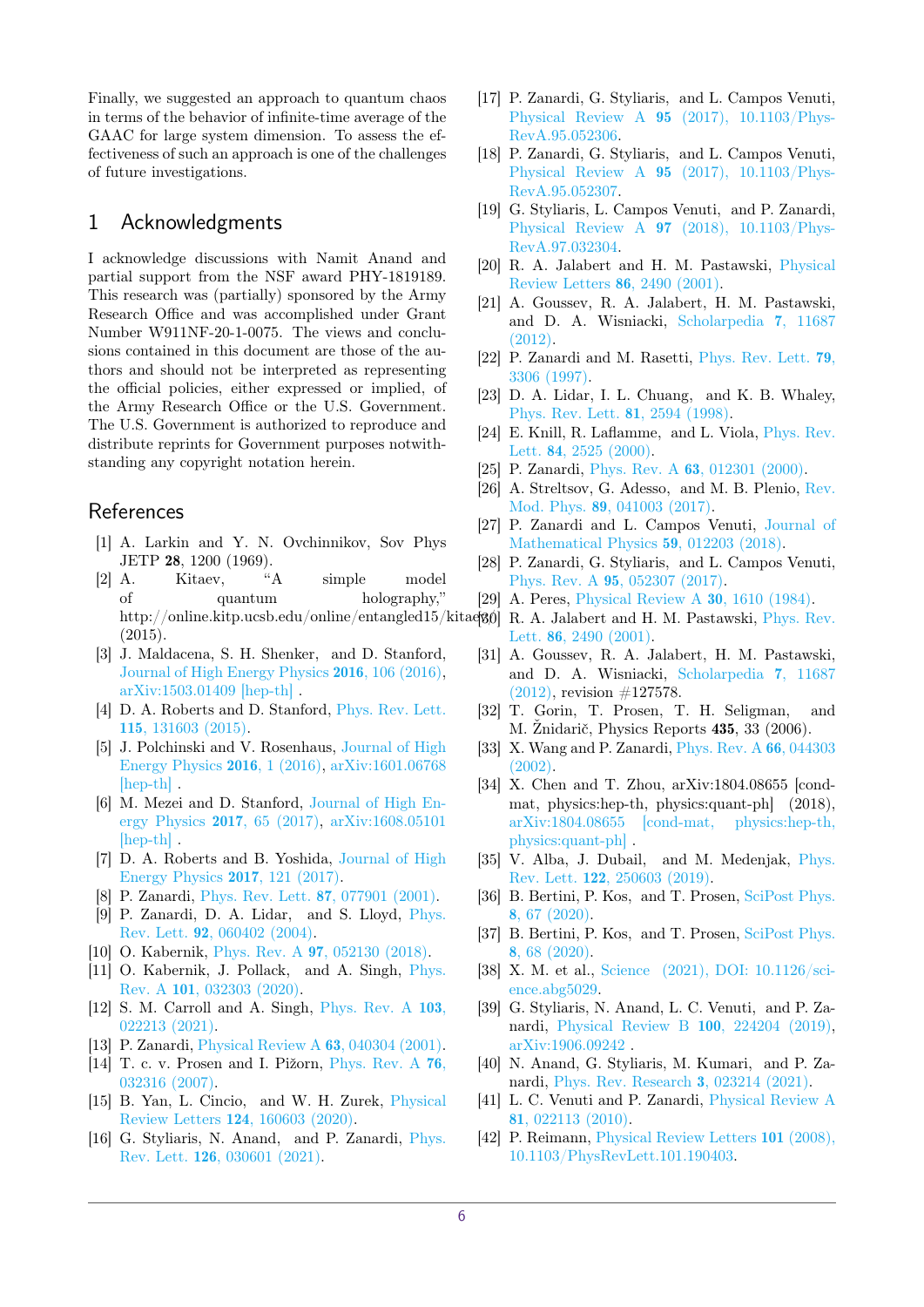# A Supplemental Material

# A.1 Proof of Prop [1](#page-1-4)

*i*) It is a direct computation:  $D^2(\mathcal{A}', \mathcal{U}(\mathcal{A}')) = \|\mathbb{P}_{\mathcal{A}'} - \mathbb{P}_{\mathcal{U}(\mathcal{A}')} \|_{HS}^2 = \|\mathbb{P}_{\mathcal{A}'} \|_{HS}^2 + \|\mathbb{P}_{\mathcal{U}(\mathcal{A}')} \|_{HS}^2 - 2 \langle \mathbb{P}_{\mathcal{A}'}, \mathbb{P}_{\mathcal{U}(\mathcal{A}')} \rangle$ . Now,  $\|\mathbb{P}_{\mathcal{A}'}\|_{HS}^2 = \|\mathcal{U}\mathbb{P}_{\mathcal{A}'}\mathcal{U}^{\dagger}\|_{HS}^2 = \|\mathbb{P}_{\mathcal{U}(\mathcal{A}')}\|_{HS}^2 = d(\mathcal{A}').$  Whence, by dividing  $D^2$  by  $2 d(\mathcal{A}') = 2 \|\mathbb{P}_{\mathcal{A}'}\|_{HS}^2$ , Eq. [\(3\)](#page-1-5) follows.

ii) Since *D* is a metric from Eq. [\(3\)](#page-1-5) one has  $G_{\mathcal{A}}(U) = 0 \Leftrightarrow \mathcal{U}(\mathcal{A}') = \mathcal{A}' \Leftrightarrow \mathcal{U}(\mathcal{A}) = \mathcal{A}$ . Last equivalence is obtained by taking the commutant of both sides, using  $A'' = A$  (double commutant theorem) and that  $\mathcal{U}(\mathcal{A})' = \mathcal{U}(\mathcal{A}')$  (true for unitary auto-morphisms).

# A.2 Proof of Prop [2](#page-1-3)

*i*) Let us write the Algebra projections in the Kraus form  $\mathbb{P}_{\mathcal{A}}(X) = \sum_{\alpha} e_{\alpha} X e_{\alpha}^{\dagger}$  and  $\mathbb{P}_{\mathcal{U}(\mathcal{A}')}(X) =$  $\sum_{\alpha} (U e_{\alpha} U^{\dagger}) X (U e_{\alpha} U^{\dagger})^{\dagger}$ . Here, because of the structure theorem [\(1\)](#page-0-2), one can choose the *orthogonal* basis of A given by

$$
e_{\alpha} = \frac{1}{\sqrt{d_J}} 1_{n_J} \otimes |l\rangle\langle m|, \in \mathcal{A} \qquad \alpha := (J, l, m) \ (l, m = 1, \dots, d_J). \tag{18}
$$

(note that  $|\{\alpha\}| = \sum_{J} d_{J}^{2} = d(\mathcal{A})$  and that the set  $\{e_{\alpha}\}_\alpha$  is closed under hermitian conjugation). Hence  $\langle \mathbb{P}_{\mathcal{A}',\mathbb{P}_{\mathcal{U}(\mathcal{A}')} \rangle = \text{Tr}_{HS}(\mathbb{P}_{\mathcal{A}'} \mathbb{P}_{\mathcal{U}(\mathcal{A}')} ) = \sum_{\alpha,\beta} |\text{Tr} (e_{\alpha} U e_{\beta} U^{\dagger})|^2 = \sum_{\alpha,\beta} |\langle e_{\alpha}, \mathcal{U}(e_{\beta}) \rangle|^2$ . Here we've used that  $\mathcal{T} =$  $\sum_i T_i X T_i^{\dagger} \Rightarrow \text{Tr}_{HS} \mathcal{T} = \sum_i |\text{tr } T_i|^2$ . Because of the definition [\(2\)](#page-1-0) this proves Eq. [\(6\)](#page-2-0).

On the other hand, if  $\Omega_{\mathcal{A}} = \sum_{\alpha} e_{\alpha} \otimes e_{\alpha}^{\dagger}$  one has  $\langle \Omega_{\mathcal{A}}, \mathcal{U}^{\otimes 2}(\Omega_{\mathcal{A}}) \rangle = \sum_{\alpha, \beta} \langle e_{\alpha} \otimes e_{\alpha}^{\dagger}, U e_{\beta} U^{\dagger} \otimes U e_{\beta}^{\dagger} U^{\dagger} \rangle =$  $\sum_{\alpha,\beta} \langle e_{\alpha}, U e_{\beta} U^{\dagger} \rangle \langle e_{\alpha}^{\dagger}, U e_{\beta}^{\dagger} U^{\dagger} \rangle = \sum_{\alpha,\beta} |\langle e_{\alpha}, U (e_{\beta}) \rangle|^{2}$ . Moreover, from [\(18\)](#page-6-0) one has

<span id="page-6-0"></span>
$$
\Omega_{\mathcal{A}} = \sum_{J} \frac{\mathbb{1}_{n_J}^{\otimes 2}}{d_J} \otimes \sum_{l,m=1}^{d_J} |lm\rangle\langle ml| =: \sum_{J} \frac{\mathbb{1}_{n_J}^{\otimes 2} \otimes S_{d_J}}{d_J}.
$$
\n(19)

Therefore,  $\|\Omega_{\mathcal{A}}\|_2^2 = \text{Tr} \left( \Omega_{\mathcal{A}}^2 \right) = \text{Tr} \left( \sum_J \frac{(\mathbb{1}_{n_J} \otimes \mathbb{1}_{d_J})^{\otimes 2}}{d_{\tau}^2} \right)$  $d_j^2$  $\sum_{J} (n_{J}d_{J})^{2}/d_{J}^{2} = \sum_{J} n_{J}^{2} = d(\mathcal{A}')$ . This completes the proof of the first equality in Eq. [\(4\)](#page-1-2). Now, if *S* is the swap operator  $S_{\alpha}^{\Omega} A S = \sum_{\alpha} e_{\alpha}^{\dagger} \otimes e_{\alpha} = \sum_{\alpha} e_{\alpha} \otimes e_{\alpha}^{\dagger} = \Omega_{A}$ , i.e., $[S, \Omega_{\mathcal{A}}] = 0$ . Since  $[U^{\otimes 2}, S] = 0$  and  $\|\Omega_{\mathcal{A}}\|_2^2 = \|S\Omega_{\mathcal{A}}\|_2^2 = \|\tilde{\Omega}_{\mathcal{A}}\|_2^2$  the second equality in Eq. [\(4\)](#page-1-2) follows. Also, since  $S(\mathbb{1}_{nj}^{\otimes 2} \otimes S_{d_j}) = S_{n_j} \otimes \mathbb{1}_{d_j}^{\otimes 2}$ ,  $(S_{n_j}$  is a swap operator defined over the  $\mathbb{C}^{n_j}$  factors) one finds  $\tilde{\Omega}_{\mathcal{A}} =: \sum_J$  $\frac{S_{n_J} \otimes \mathbb{1}_{d_J}^{\otimes 2}}{d_J} = \sum_{\gamma} f_{\gamma} \otimes f_{\gamma}^{\dagger}$ , where  $\gamma := (J, p, q), p, q = 1, \ldots, n_J$  and  $f_{\gamma} = \frac{1}{\sqrt{c}}$  $\frac{1}{\overline{d}_J}|p\rangle\langle q| \otimes \mathbb{1}_{d_J} \in \mathcal{A}'$ . This is an orthonormal basis of  $A$ *.*

By direct computation  $\text{Tr}_1(S\Omega_{\mathcal{A}}(X\otimes \mathbb{1}) = \sum_J \text{tr}_{d_J}(X) \otimes \frac{\mathbb{1}_{d_J}}{d_J} = \mathbb{P}_{\mathcal{A}'}(X)$  which proves Eq. [\(5\)](#page-1-6).

*ii*) In the collinear case  $\tilde{\Omega}_{\mathcal{A}} = \frac{1}{\lambda} \Omega_{\mathcal{A}'} = \frac{1}{\lambda} \sum_{J}$  $\frac{S_{n_J} \otimes \mathbb{1}_{d_J}^{\otimes 2}}{n_J}$  where  $d_J = \lambda n_J$ , (∀*J*). Inserting this in Eq. [\(4\)](#page-1-2) and using  $\lambda^2 \|\Omega_{\mathcal{A}}\|_2^2 = \lambda^2 \sum_J n_J^2 = \sum_J d_J^2 = d(\mathcal{A}) = \|\Omega_{\mathcal{A}'}\|_2^2$  one sees that in this collinear case  $G_{\mathcal{A}}(U) = G_{\mathcal{A}'}(U)$ .

## A.3 Proof of Prop [3](#page-3-1)

i) First, notice that for any two orthogonal projections *P* and *Q* one has that  $\text{Tr}(PQ) \geq \dim(\text{Im}P \cap \text{Im}Q)$ . Since  $\text{both } A' \text{ and } \mathcal{U}(A') \text{ contain the identity } \mathbb{1} \text{ one has } \langle \mathbb{P}_{A'}, \mathbb{P}_{\mathcal{U}(A')} \rangle \geq 1, \text{ from which the bound } G_A(U) \leq 1-1/d(\mathcal{A}'),$ immediately follows.

To prove the bound  $G_{\mathcal{A}}(U) \leq 1 - 1/d(\mathcal{A})$ , we begin by observing that  $\Omega_{\mathcal{A}} = \sum_{\alpha} \tilde{e}_{\alpha} \otimes \tilde{e}_{\alpha}^{\dagger}$  for any ba- $\epsilon_{\alpha} = \sum_{\beta} U_{\beta,\alpha} e_{\beta}$ , where the *e<sub>β</sub>*'s are given by [\(18\)](#page-6-0) and the matrix  $U_{\beta,\alpha}$  is unitary. Now  $\frac{1}{\sqrt{d}}$  $\frac{1}{d(\mathcal{A})}$  =  $\sum_{J} \sqrt{\frac{d_J}{d(A)}} \sum_{l=1}^{d_J} e_{(J,l,l)} =: \tilde{e}_1.$  Since  $\sum_{J,l} |\sqrt{\frac{d_J}{d(A)}}|^2 = \frac{1}{d(A)} \sum_{J} d_J^2 = 1$ , we see that on can always unitarily move to a new basis such that  $\tilde{e}_1 = \frac{1}{\sqrt{10}}$  $\frac{1}{d(\mathcal{A})}$ . Whence  $\Omega_{\mathcal{A}} = \frac{1}{d(\mathcal{A})} + \sum_{\alpha>1} \tilde{e}_{\alpha} \otimes \tilde{e}_{\alpha}^{\dagger} =: \frac{1}{d(\mathcal{A})} + \Omega_{\mathcal{A}}^{\prime}$  and  $\langle \Omega_A, \mathcal{U}^{\otimes 2}(\Omega_\mathcal{A}) \rangle = \frac{\text{Tr} \Omega_\mathcal{A}}{d(\mathcal{A})} + \langle \Omega_\mathcal{A}, \mathcal{U}^{\otimes 2}(\Omega'_\mathcal{A}) \rangle \geq \frac{d(\mathcal{A}')}{d(\mathcal{A})}$  $\frac{d(\mathcal{A})}{d(\mathcal{A})}$  (note  $\langle \Omega_{\mathcal{A}}, \mathcal{U}^{\otimes 2}(\Omega_{\mathcal{A}}') \rangle = \sum_{\alpha} \sum_{\beta > 1} |\langle e_{\alpha}, \mathcal{U}(\tilde{e}_{\beta}) \rangle|^2 \geq 0.$ ). Plugging this inequality in Eq. [\(4\)](#page-1-2) one finds  $G_{\mathcal{A}}(U) \leq 1 - 1/d(\mathcal{A})$ .

In summary,  $G_{\mathcal{A}}(U)$  ≤ min{1 − 1/d( $\mathcal{A}$ )*,* 1 − 1/d( $\mathcal{A}'$ )}*.*